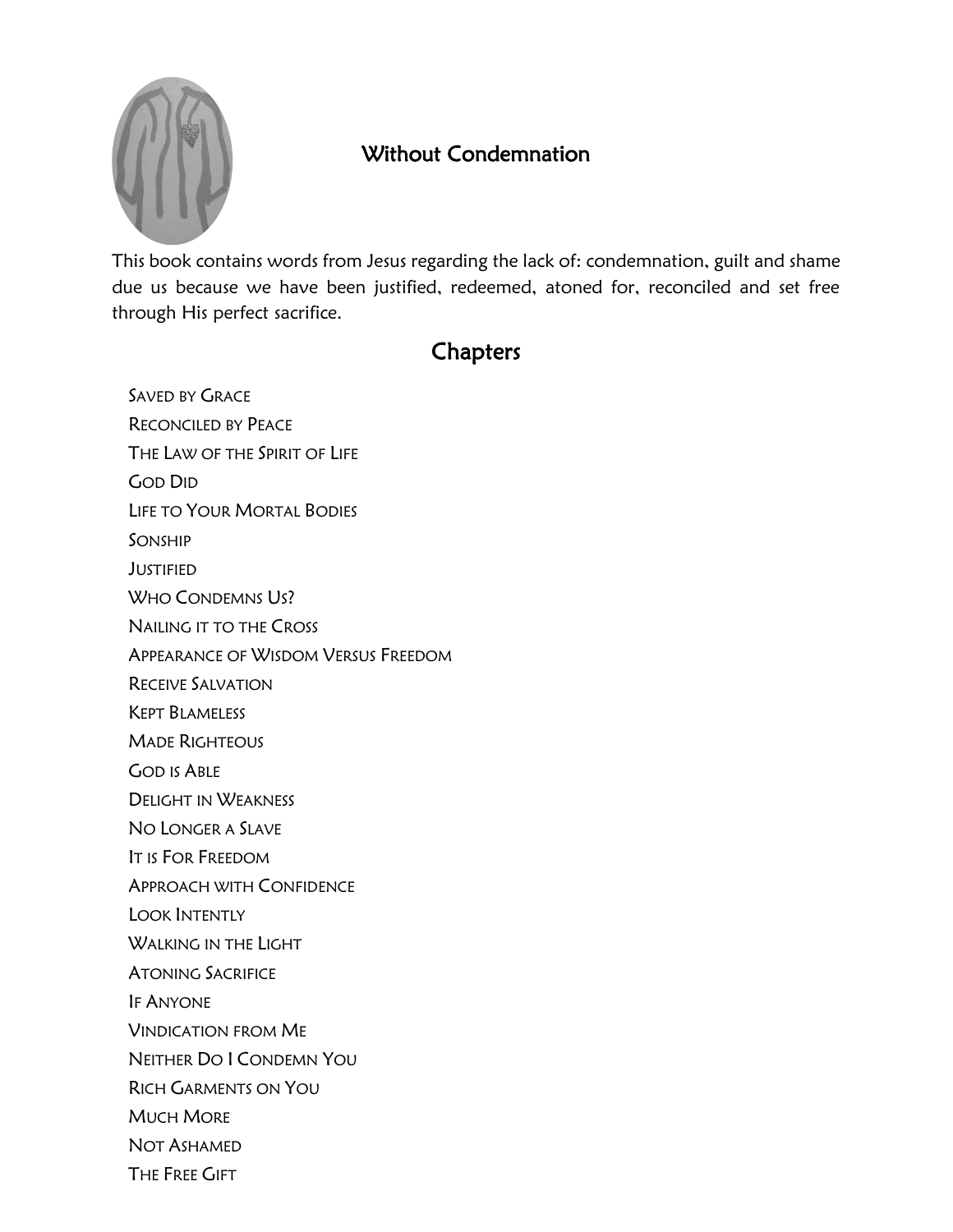LIVE BY FAITH BELIEVE GOD WHOSOEVER BELIEVES

## (SAMPLE CHAPTER) Nailing it to the Cross

When you were dead in your sins and in the uncircumcision of your sinful nature, God made you alive with Christ. He forgave us all our sins, having canceled the written code, with its regulations, that was against us and that stood opposed to us; he took it away, nailing it to the cross. And having disarmed the powers and authorities, he made a public spectacle of them, triumphing over them by the cross. Therefore do not let anyone judge you by what you eat or drink, or with regard to a religious festival, a New Moon celebration or a Sabbath day. These are a shadow of the things that were to come; the reality, however, is found in Christ. (Colossians 2:13-17)

*My child,*

*It was My pleasure to take from you the requirements of the law that you could not fulfill It was My joy to lift this heavy burden and attach it to the cross, so that you would no longer be required to carry it around with you.*

 *It was never Our desire for you to be burdened by the yoke of despair that comes from your earthly failures. It was Our desire to show you the desires of a Holy God for the people He loves. Because you were unable to fulfill the requirements of a just and Holy God, I have done this for you. You are in a place of right standing, covered in My Father's love and grace; the law has been fulfilled for you and attached to the cross where We desire it to remain.*

 *When you tear the requirements down from the cross to carry them around with you, you erode the impact for you, in My finished work. So often as it is natural to a man, you may slip into the mindset in which you think you must earn your redemption, or you think you must do certain things to please Us. Perhaps you choose to carry rules or requirements dictated to you by wellmeaning believers or perhaps you place your own standards, as Our requirements, forgetting that Our requirements for you have been fulfilled.* 

 *The enemy, the accuser, loves to see you carrying with you the evidence of the law. He knows that if your heart resides in accusation and condemnation; the power, peace, and confidence of My love for you is diminished. When you find your heart or mind steeped in accusation or condemnation, remember that the requirements of a just God were literally nailed to the cross for you, fulfilled*  with all evidence of accusation or legalism intended to be left there. Tell the *enemy that you will not carry the accusation any longer, and that I have told you that all accusation against you is nailed to the cross, with the requirements fulfilled by My finished work.*